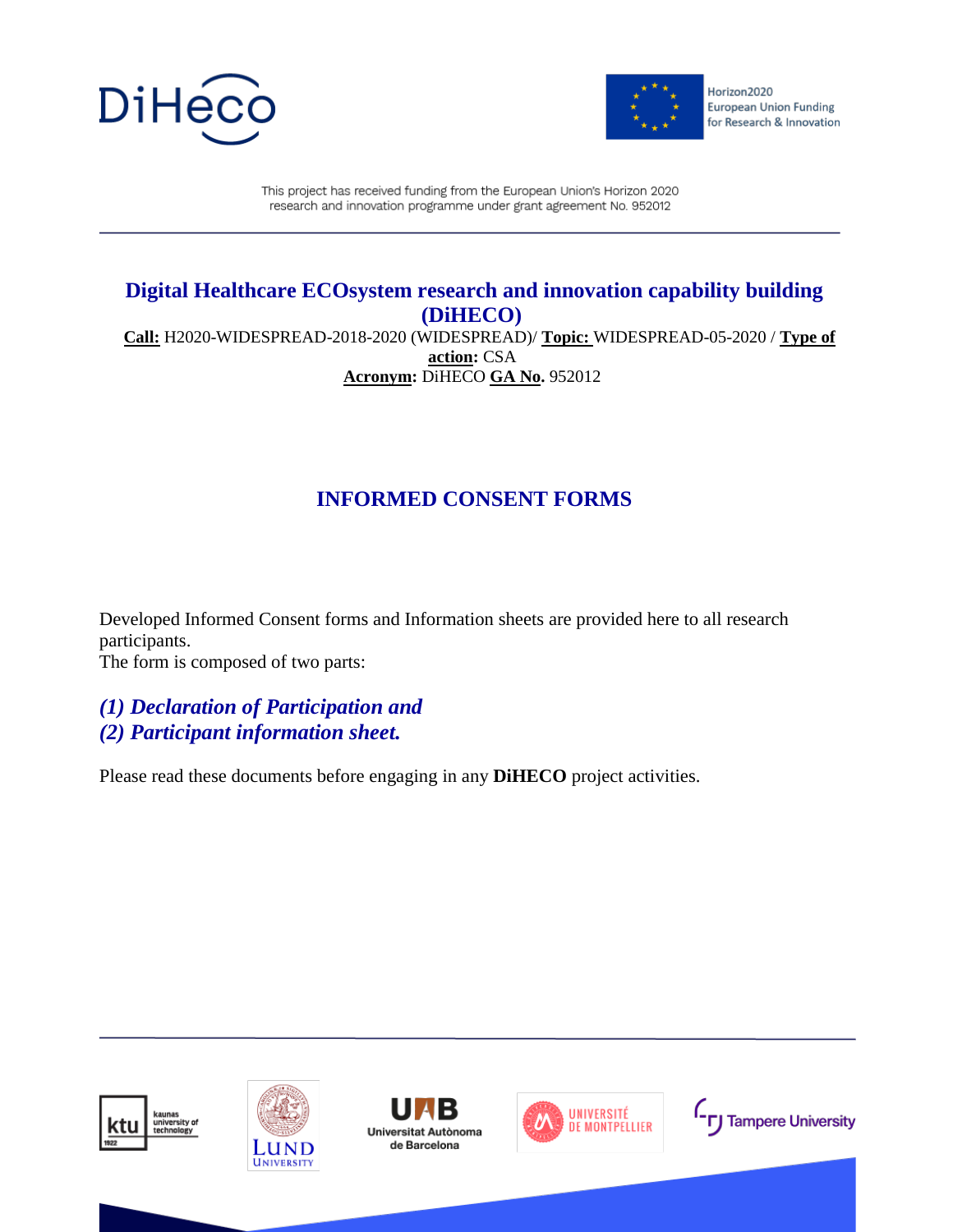



This project has received funding from the European Union's Horizon 2020 research and innovation programme under grant agreement No. 952012

## *(1)Declaration of Participation*

You are invited to join activities of the DiHECO project (such as implementing experience-based learning through carrying out high-quality small-scale research and innovation initiatives, developing the capacities for research and innovation management, transferring research outputs to digital healthcare ecosystem stakeholders, building capacities for offering better career prospects to early-stage researchers and other relevant events). Please read the DiHECO project objectives as presented on the project website (http://www.dihecoproject.com). If you are representing a company - please discuss your participation in the DiHECO event within your company, or anyone else you wish to. The decision to join, or not to join the events, is up to you and you are free to inform us as you please. If you decide to participate in the DiHECO project activities, you will receive updates on the DiHECO project and a summary report about the findings if applicable.

If you decide to participate in the teaching-learning needs or feedback assessment, you will be asked to:

- provide the feedback on the DiHECO project activities in which you have participated (a feedback form is developed and available on the DiHECO website: http://www.dihecoproject.com);
- you may also be asked some additional questions or to share some information with the DiHECO team.

Please, be informed that collected/gathered data are not personally attributed to the participants. All collected data will be **anonymized immediately:** before it is processed/analyzed**,** by using anonymization /pseudonymization techniques**.** 

You can withdraw from DiHECO project activities at any time, for any reason, or no reason at all. However, in the case of withdrawal, already collected data will be retained and analyzed. If you want to withdraw from the project activities you can do this by informing the DiHECO project manager (Prof. dr. Asta Pundziene, Kaunas University of Technology, email: asta.pundziene@ktu.lt) or KTU Data Protection Officer. Deciding not to participate will not harm your relationship with DiHECO or the researchers involved.

| Name of the representative:     | Name of the researcher:                 |
|---------------------------------|-----------------------------------------|
| Signature of the representative | Signature of the responsible researcher |
| Place, date                     | Place, date                             |





Universitat Autònoma de Barcelona



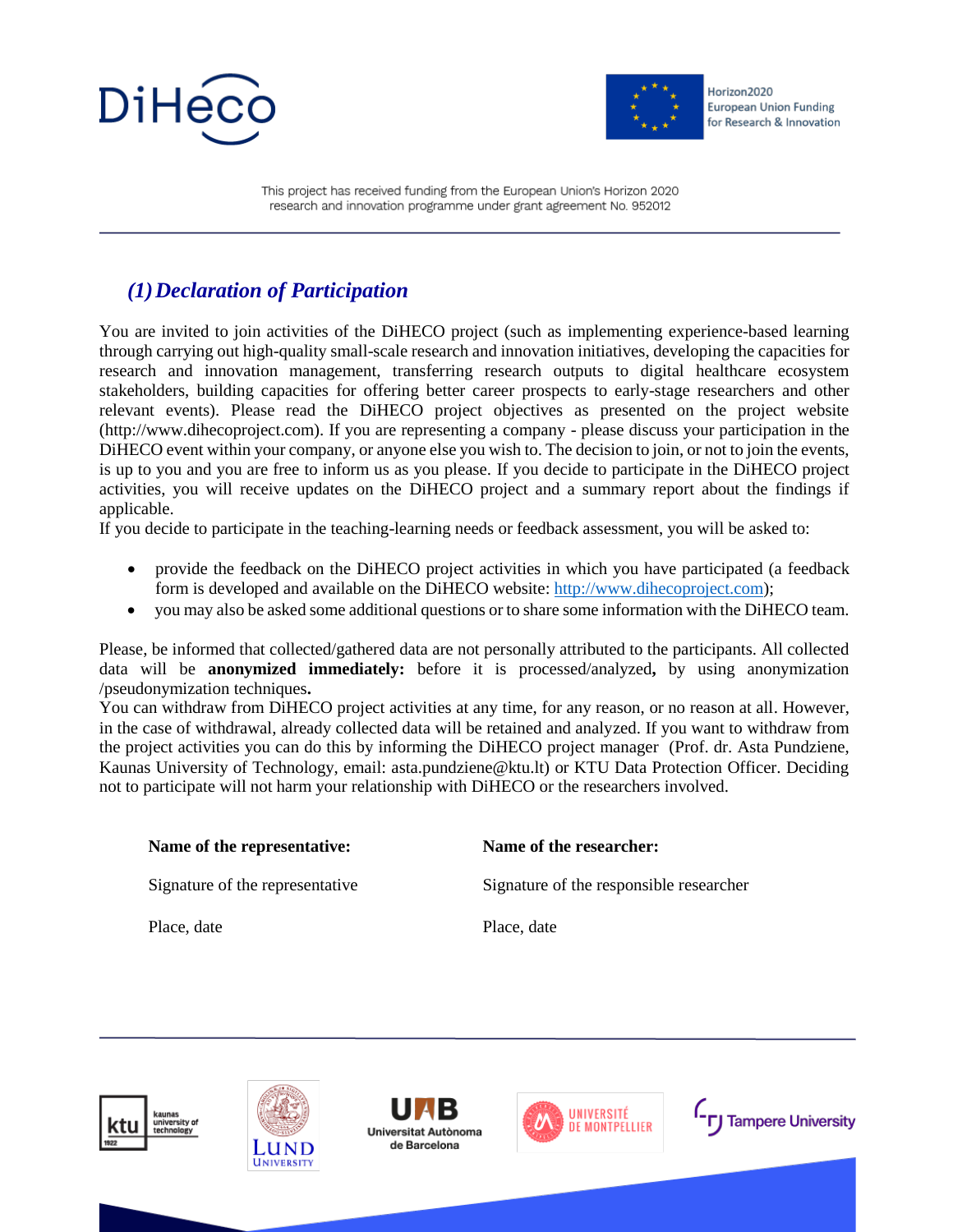



This project has received funding from the European Union's Horizon 2020 research and innovation programme under grant agreement No. 952012

# *(2)Participant information sheet*

#### **ABOUT DiHECO PROJECT**

**DiHECO is Digital Healthcare ECOsystem research and innovation capability building (DiHECO) project.** It has received funding from the European Union's Horizon 2020 research and innovation program under grant agreement No 952012. The duration of the project is 2020-12-01 - 2023-11-30.

The overall objective of the DiHECO project is to build the capacities for Kaunas University of Technology (KTU) to conduct high-quality research in the field of digital healthcare management and in particular digital healthcare services' multi-sided platforms. DiHECO meets KTU's needs through five specific objectives:

- Objective 1. Implement experience-based learning through carrying out high-quality smallscale research and innovation initiatives in the field of multi-sided platforms of digital healthcare services;
- Objective 2. Apply for grants to fund respective digital healthcare management research and collaborative projects involving KTU;
- Objective 3. Develop the capacities for research and innovation management and administration at KTU;
- Objective 4. Transfer KTU's research outputs to digital healthcare ecosystem stakeholders;
- Objective 5. Build capacities for offering better career prospects to early-stage researchers and step up in gender equality.

Partners of the DiHECO are: The Autonomous University of Barcelona, Spain, University of Montpellier, France, Lund University, Sweden, Tampere University, Finland.

#### **WHY ARE YOU INVOLVED IN THE PROJECT RESEARCH**

If you are interested and agree to participate in the activities like digital healthcare management and innovation, knowledge and skill development; research-based collaboration and networking; engagement with stakeholders, and support of entrepreneurial initiative based on relevant academic knowledge.





Universitat Autònoma de Barcelona